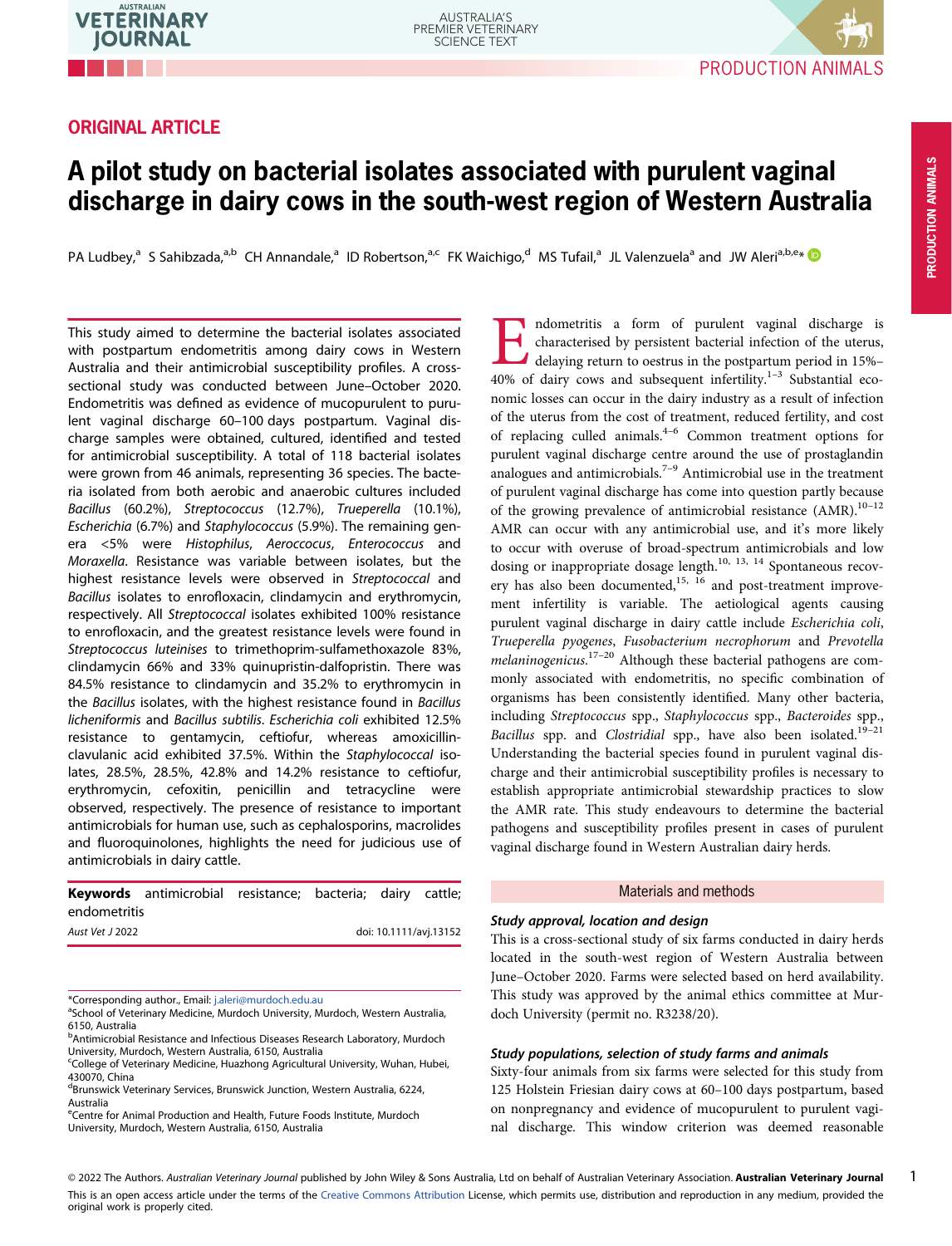considering a year-round calving pattern and 80 days submission rate as an important reproductive index. The sampled animals were from six farming properties, all with pasture-based production systems. A vaginal discharge score (VDS) was assigned to each animal, following the 0–3 scale system established by Williams et al.<sup>22</sup> This system defines as VDS 0 animals with no mucus or clear mucus, VDS 1 animals with a discharge containing flecks of white or offwhite pus, VDS 2 animals with discharge containing less than 50% white or off-white mucopurulent pus and VDS 3 animals with discharge containing more than 50% white or yellow purulent pus.

#### General data collection

Each animal was sampled using a sterile Metricheck device (Simcro, Hamilton, New Zealand).<sup>23</sup> The perineal area was gently scrubbed using a 7.5% Iodine scrub (Vetsense PVP-iodine scrub, Mulgrave, NSW, Aust) and water before drying with a paper towel. After that, the perineal area was disinfected with 70% Isopropyl alcohol. Each sample was placed into a labelled sterile collection pot.

#### Sample processing

Laboratory investigation was undertaken at Murdoch University. A 10 μL sample of endometrial fluid was pipetted on to plates containing media of Muller-Hinton Agar  $(MHA) + 5%$  Sheep Blood (SB) and streaked using a sterile 10 μL inoculating loop. This process was repeated twice for each sample to obtain both aerobic and anaerobic cultures. Anaerobic samples were placed in an airtight jar with Anaerogen™ sachets (Oxoid™). Both sample types (aerobic and anaerobic) were then placed in an incubator at  $37^{\circ}$ C for 24 h.

#### Identification of colonies

Colonies were identified according to their morphological characteristics, growth pattern, shape, colour, and haemolytic properties. Further, the identified individual colonies were isolated and recultured using a 1  $\mu$ L sterile inoculating loop on MHA + 5% SB media plates. In rare cases, where initial bacteriology revealed no growth, the samples were re-cultured again. A sample was assigned as negative if there was no growth after two rounds of incubation (each for 24 h). The obtained fresh pure colonies were run through Matrix Assisted Laser Desorption Ionization Time of Flight Mass Spectrometry (MALDI-TOF) for species identification using manufacturing methods. Bacterial isolates with a MALDI-TOF score ≥1.80 were interpreted as a reliable identification and thus used for further antimicrobial susceptibility testing, while isolates with a score <1.8 were considered unreliable and hence excluded from further testing.

## Antimicrobial susceptibility testing

Once the pure colonies were isolated and identified, a disk diffusion antibiotic test was performed using either MHA or MHA + 5%  $SB$ in the case of streptococci. A single pure colony was picked with a sterile 1 μL loop and added into sterile 0.9% sodium chloride solution. The mixture was then resuspended via hand mixing and vortexing to reach a turbidity of the 0.5 McFarland Turbidity Standard.<sup>24</sup> A sterile cotton tip was used to inoculate MHA plates. For fastidious organisms, 5% Sheep Blood Mueller-Hinton agar and chocolate agar plates were used. The antibiotic disks were then

applied with the help of a disk dispenser, and the plates were then incubated at 37°C for 24 h under either anaerobic or aerobic conditions.

Antimicrobial susceptibility was tested for 12 antibiotics; amoxicillin-clavulanate 10/20 μg (AMC), ceftiofur 30 μg (CER), cefoxitin 30 μg (FOX), clindamycin 2 μg (CLI), chloramphenicol 30 μg (CHL), erythromycin 15 μg (ERY), enrofloxacin 5 μg (ENR), gentamicin 10 μg (GEN), penicillin 10 μg (PEN), quinupristindalfopristin 15 μg (QD), tetracycline 30 μg (TET) and trimethoprimsulfamethoxazole 25 μg (SXT). Diffusion disks were purchased from Thermo Scientific™ (Oxoid™, Massachusetts, USA).

Disk zone diameters were read after 24 h of incubation using digital callipers. The diameter across each antibiotic disk was measured and recorded. Bacterial growth inhibition was then evaluated, and results were categorised as resistant or susceptible. Antimicrobial susceptibility results were interpreted using Clinical and Laboratory Standards Institute (CLSI) guidelines.<sup>25</sup> All intermediate resistance isolates were considered susceptible for prevalence estimation. A total of 36 different species were isolated and tested against 12 commonly used antimicrobials. Of these, three species T. pyogenes, Moraxella bovis and Aeroccocus viridians had no standards for comparison or were intrinsically resistant to all the antimicrobials tested. As such, a table depicting the zone diameters for each is included (see Appendix Tables A1 and B1).

# Results

#### General descriptions

Samples were obtained from six farms. The total number of cows sampled on each farm was as follows; farm 1  $n = 3$ , farm 2  $n = 5$ , farm 3 n = 9, farm 4 n = 1, farm 5 n = 25 and farm 6 n = 24. A total of 67 cows with variable vaginal discharge scores (VDS) were sampled. Of these, 46 cows had growth, and 21 had negative growth. VDS was recorded for each animal and ranged from 0 to 3.<sup>22</sup> Of all isolates, 42.8% came from animals with a VDS of 0, 22.6% with a VDS of 1, 6.7% VDS 2 and 27.7% from VDS 3 (Table 1).

#### Bacterial isolates

A total of 118 bacterial isolates were grown from the 46 positive samples with more than one isolate in each sample, representing 36 different microorganisms. The main microorganisms isolated in this study were Bacillus (60.2%; 71/118), Streptococcus (12.7%, 15/118), Trueperella (10.1%, 12/118), Escherichia (6.7%, 8/118) and Staphylococcus (5.9%, 7/118). The remaining making up <5% were Histophilus, Aeroccocus, Enterococcus and Moraxella. Bacillus spp. was composed of 18 different species. The most predominant were B. licheniformis 42.8% (30/70), B. subtilus 12.8% (9/70), Bacillus altitudinis 7.1% (5/70), Bacillus borstenlensis 7.1% (5/70) and Bacillus sonorensis 5.7% (4/70) the rest were a mix of 11 species making up 24.2% (17/70). Streptococcus was the next common species isolated and was composed Streptococcus luteinises 40% (6/15), Streptococcus pluranimalium 33.3% (5/15) and Streptococcus uberis 13.3% (2/15) and singular isolates of Streptococcus alactolyticus 6.6% (1/15) and Streptococcus equinus 6.6% (1/15). The Staphylococcus species was composed of Staphylococcus microti, Staphylococcus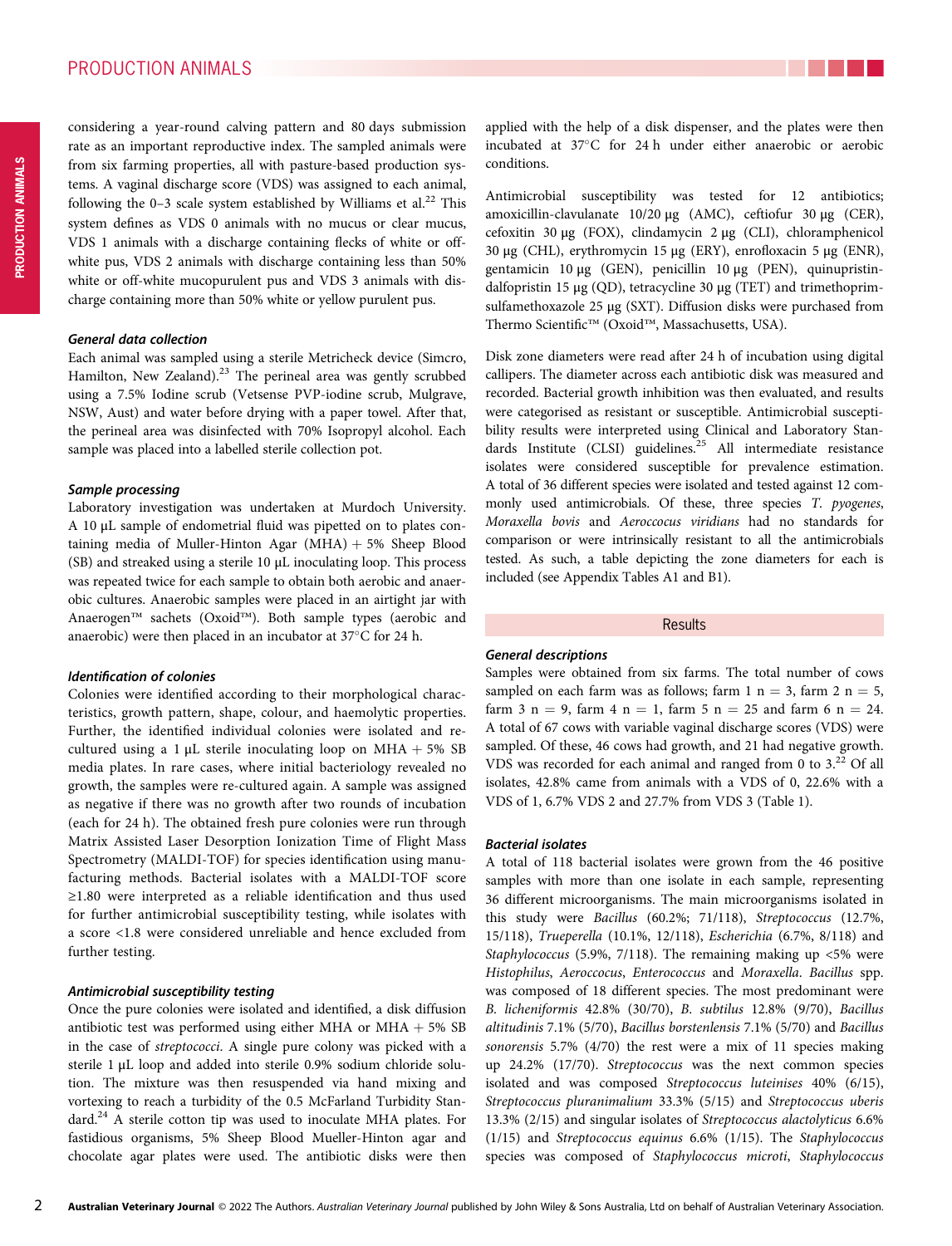|                          | Vaginal discharge score |          |     |          |     |         |                               |       |  |  |
|--------------------------|-------------------------|----------|-----|----------|-----|---------|-------------------------------|-------|--|--|
|                          |                         | Score 0  |     | Score 1  |     | Score 2 | Score 3<br>27.70%<br>$n = 33$ |       |  |  |
| % of total cows sampled  |                         | 42.80%   |     | 22.60%   |     | 6.70%   |                               |       |  |  |
|                          |                         | $n = 51$ |     | $n = 27$ |     | $n = 8$ |                               |       |  |  |
| <b>Bacterial species</b> | No                      | $\%$     | No. | %        | No. | %       | No.                           | $\%$  |  |  |
| Bacillus spp.            | 42                      | 82%      | 13  | 48%      | 5   | 62.5%   | 11                            | 33.3% |  |  |
| Escherichia spp.         |                         | 2%       | 3   | 11%      | 0   | 0%      | 4                             | 12.1% |  |  |
| Staphylococcal spp.      | 3                       | 5.8%     | 3   | 11%      | 0   | 0%      |                               | 3.00% |  |  |
| Streptococcal spp.       |                         | 5.8%     | 7   | 26%      | 3   | 37.5%   | 4                             | 12.1% |  |  |
| Trueperella spp.         | 0                       | 0%       | 0   | 0%       | 0   | 0%      | 12                            | 36.3% |  |  |
| Histophilus spp.         |                         | 2%       |     | 3.7%     | 0   | 0%      | 0                             | 0%    |  |  |
| Aeroccocus spp.          |                         | 2%       | 0   | 0%       | 0   | 0%      | 0                             | 0%    |  |  |
| Enterococcus spp.        | 0                       | 0%       | 0   | 0%       | 0   | 0%      |                               | 3%    |  |  |
|                          |                         |          |     |          |     |         |                               |       |  |  |

Table 1. Vaginal discharge scores collected from dairy cows with endometritis and percentage of isolated bacteria derived from each score

N, number of cows sampled from each vaginal discharge score; no., number of isolates within each genus; %, percentage of each genus isolated from each vaginal discharge score.

| Streptococcus spp.            |          | S. Pluranimalium    |     | S. Lutetiensis    |     | S. Uberis         |     | S. equinus        | S.alactolyticus |                   |  |
|-------------------------------|----------|---------------------|-----|-------------------|-----|-------------------|-----|-------------------|-----------------|-------------------|--|
|                               |          | Overall ( $n = 5$ ) |     | Overall $(n = 6)$ |     | Overall $(n = 2)$ |     | Overall $(n = 1)$ |                 | Overall $(n = 1)$ |  |
| Antimicrobial                 | No.      | R%                  | No. | R%                | No. | R%                | No. | R%                | No.             | R%                |  |
| Amoxicillin-clavulanate       | $\Omega$ | 0%                  | 0   | 0%                | 0   | 0%                | 0   | 0%                | 0               | 0%                |  |
| Ceftiofur                     | 0        | 0%                  | 0   | 0%                | 0   | 0%                | 0   | 0%                | 0               | 0%                |  |
| Chloramphenicol               | 0        | 0%                  | 0   | 0%                | 0   | 0%                | 0   | 0%                | 0               | 0%                |  |
| Clindamycin                   | 0        | 0%                  | 4   | 66.60%            | 0   | 0%                |     | 0%                |                 | 100%              |  |
| Enrofloxacin                  | 5        | 100%                | 6   | 100%              | 2   | 100%              |     | 100%              |                 | 100%              |  |
| Erythromycin                  | 0        | 0%                  | 0   | 0%                | 0   | 0%                | 0   | 0%                | 0               | 0%                |  |
| Cefoxitin                     |          |                     |     |                   |     |                   |     |                   |                 |                   |  |
| Gentamicin                    |          |                     |     |                   |     |                   |     |                   |                 |                   |  |
| Penicillin                    | 0        | 0%                  | 0   | 0%                | 0   | 0%                | 0   | 0%                | 0               | 0%                |  |
| Quinupristin-dalfopristin     | 0        | 0%                  | 2   | 33.30%            | 0   | 0%                | 0   | 0%                | $\Omega$        | 0%                |  |
| Trimethoprim-sulfamethoxazole |          | 20%                 | 5   | 83.30%            |     | 50%               | 0   | 0%                |                 | 100%              |  |
| Tetracycline                  | 0        | 0%                  | 0   | 0%                | 0   | 0%                | 0   | 0%                | 0               | 0%                |  |

Table 2. Percentage of resistance to 12 antimicrobials within Streptococcal species isolated from dairy cattle with endometritis

R%, percentage of resistance within each species; n, sample size of each species; No., number of resistant isolates within each species.

warneri, Staphylococcus equorum, Staphylococcus hyicus, Staphylococcus hominis, Staphylococcus kloosi and Staphylococcus chromogenes, with each species being isolated once. T. pyogenes was isolated 12 times, and E. coli 8 times. Three additional species were isolated in low abundance and included Histophilus somni, Aeroccocus viridans, M. bovis and Enterococcus hirae.

#### Antimicrobial susceptibility

Streptococcus was composed of five species (Table 2), with all isolates 100% (15/15) resistant to ENR, 60% (9/15) SXT, 46.6% (7/15) CLI, 13.3% (2/15) resistant to QD, 6% resistant to TET and ERY. No resistance was found to AMC, CER, CHL or PEN. At an individual species level (Table 2) the greatest resistance levels were found in S. luteinises, which was isolated 6 times with resistance found in all six to ENR 100% (6/6), SXT 83% (5/6), CLI 66% (4/6) and 33% (2/6) to QD. On a species level (Table 3), 85% (60/70) of the Bacillus isolates were resistant to CLI, and 35% (25/70) resistance was found to ERY.

On an individual species level (Table 4), the highest resistance levels were found in B. licheniformis to CLI (96.6%, 29/30) and ERY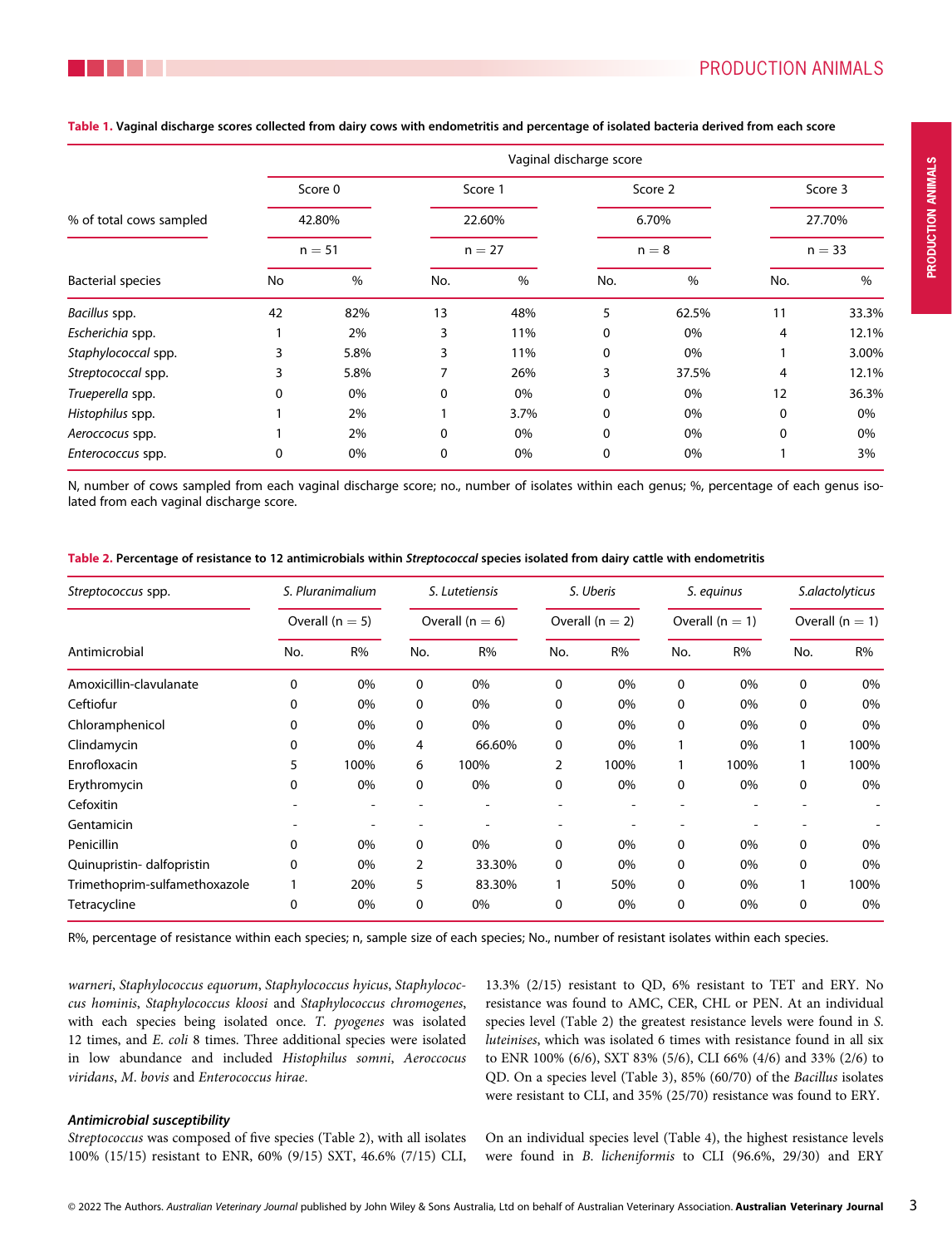| Genus              | AMC | CER | CHL | CLI | <b>ENR</b> | ERY          | <b>FOX</b> | GEN | <b>PEN</b> | QD | <b>SXT</b> | TET |
|--------------------|-----|-----|-----|-----|------------|--------------|------------|-----|------------|----|------------|-----|
| <b>Bacillus</b>    | 0   |     | 0   | 60  | 0          | 25           | 0          | 0   | 0          | 0  | 0          | 0   |
| Enterococcus       | 0   | 0   | 0   |     | 0          | 0            | 0          | 0   | 0          | 0  | 0          | 0   |
| Escherichia        |     |     | 0   | 0   | 0          | 0            |            |     | 0          | 0  | 0          | 0   |
| <b>Histophilus</b> | 0   | 0   | 0   | 0   | 0          | $\mathbf{0}$ | 0          | 0   | 0          | 0  | 0          | 0   |
| Staphylococcus     | 0   |     | 0   | 0   | 0          |              | 3          | 0   |            | 0  | 0          |     |
| Streptococcus      | 0   | 0   | 0   |     | 16         |              | 0          | 0   | 0          |    | 9          |     |

#### Table 3. Total number of resistant isolates per genus from dairy cattle with endometritis

AMC, amoxicillin-clavulanate; CER, ceftiofur, SI; CHL, chloramphenicol; CLI, clindamycin; ENR, enrofloxacin; ERY, erythromycin, YES; FOX, cefoxitin; GEN, gentamicin; PEN, penicillin, Cows; QD, quinupristin-dalfopristin; SXT, trimethoprim-sulfamethoxazole, cows; TET, tetracycline.

| Table 4. Percentage of resistance to antimicrobials within Bacillus species isolated from dairy cattle with endometritis |  |  |
|--------------------------------------------------------------------------------------------------------------------------|--|--|
|--------------------------------------------------------------------------------------------------------------------------|--|--|

|                             | B. licheniformis<br>Overall $n = 30$ |                |     | B. subtilis<br>Overall $n = 9$ |     | B. sonorensis<br>Overall $n = 4$ |     | Brevibacillus borstenlensis |          | Bacillus – 14spp<br>Overall $n = 22$ |  |  |
|-----------------------------|--------------------------------------|----------------|-----|--------------------------------|-----|----------------------------------|-----|-----------------------------|----------|--------------------------------------|--|--|
| Bacillus spp.               |                                      |                |     |                                |     |                                  |     | Overall $n = 5$             |          |                                      |  |  |
| Antimicrobial               | No.                                  | R%             | No. | R%                             | No. | R%                               | No. | R%                          | No.      | R%                                   |  |  |
| Clindamycin<br>Erythromycin | 29<br>11                             | 96.6%<br>36.6% | 3   | 63.6%<br>27%                   |     | 75%<br>25%                       | 0   | 60%<br>$0\%$                | 18<br>10 | 82%<br>45.4%                         |  |  |

R%, percentage of resistance within each species; N, sample size of each species; No., number of resistant isolates within each species.

| Staphylococcal spp. | S. microti<br>Overall<br>$(n=1)$ |      |                      | S. warneri |                    | S. Equorum |                      | S. Hyicus |                      | S. hominis |                      | S. Kloosii | S. Chromogenes    |       |
|---------------------|----------------------------------|------|----------------------|------------|--------------------|------------|----------------------|-----------|----------------------|------------|----------------------|------------|-------------------|-------|
|                     |                                  |      | Overall<br>$(n = 1)$ |            | Overall<br>$(n=1)$ |            | Overall<br>$(n = 1)$ |           | Overall<br>$(n = 1)$ |            | Overall<br>$(n = 1)$ |            | Overall $(n = 1)$ |       |
| Antimicrobial       | No.                              | R%   | No.                  | R%         | No.                | R%         | No.                  | R%        | No.                  | R%         | No.                  | R%         | No.               | R%    |
| Ceftiofur           | $\mathbf{0}$                     | 0%   | 0                    | 0%         | $\mathbf{0}$       | 0%         |                      | 100%      | 0                    | 0%         |                      | 100%       | 0                 | $0\%$ |
| Erythromycin        |                                  | 100% | $\Omega$             | 0%         |                    | 100%       | 0                    | 0%        | $\Omega$             | 0%         | $\Omega$             | 0%         | $\Omega$          | $0\%$ |
| Cefoxitin           | $\mathbf{0}$                     | 0%   | 0                    | 0%         | $\mathbf{0}$       | 0%         | 0                    | 0%        |                      | 100%       |                      | 100%       |                   | 100%  |
| <b>Penicillin</b>   | $\mathbf{0}$                     | 0%   |                      | 100%       | $\mathbf{0}$       | 0%         | 0                    | 0%        |                      | 100%       |                      | 100%       | 0                 | $0\%$ |
| Tetracycline        | $\mathbf{0}$                     | 0%   |                      | 100%       | 0                  | 0%         | 0                    | 0%        | 0                    | 0%         | 0                    | 0%         | 0                 | $0\%$ |

Table 5. Percentage of resistance to 12 antimicrobials within Staphylococcal species isolated from dairy cattle with endometritis

R%, percentage of resistance within each species; N, sample size of each species; No., number of resistant isolates within each species.

(36.6%, 11/30) and the next highest resistance levels found in B. subtilis to CLI (77.7%, 7/9) and ERY (33.3%, 3/9). Staphylococcus was composed of seven different species (Table 5). Of these 28.5% (2/7) had resistance to both CER and ERY, and 14.2% were resistant to TET (1/7), 42.8% (3/7) were resistant to PEN and FOX (Table 5). FOX and TET resistance is indicative of methicillin resistance within these Staphylococcal species. Escherichia species (Table 3) comprised only E. coli, of which 3/8 (37.5%) of those isolated were resistant to AMC. The remaining 62.5% (5/8) were susceptible to the eight antimicrobials. Individual isolates within the 37.5% resistant to AMC, were also resistant to CER (12.5%), FOX (12.5%), and GEN (12.5%) (Table 6).

Enterococcus species constituted one isolate of E. hirae, which showed resistance to CLI and susceptibility to all remaining antimicrobials tested. Histophilus species constituted of two isolates of H. somni and was susceptible to all tested antimicrobials with available standards CER, CHL, ENR and GEN.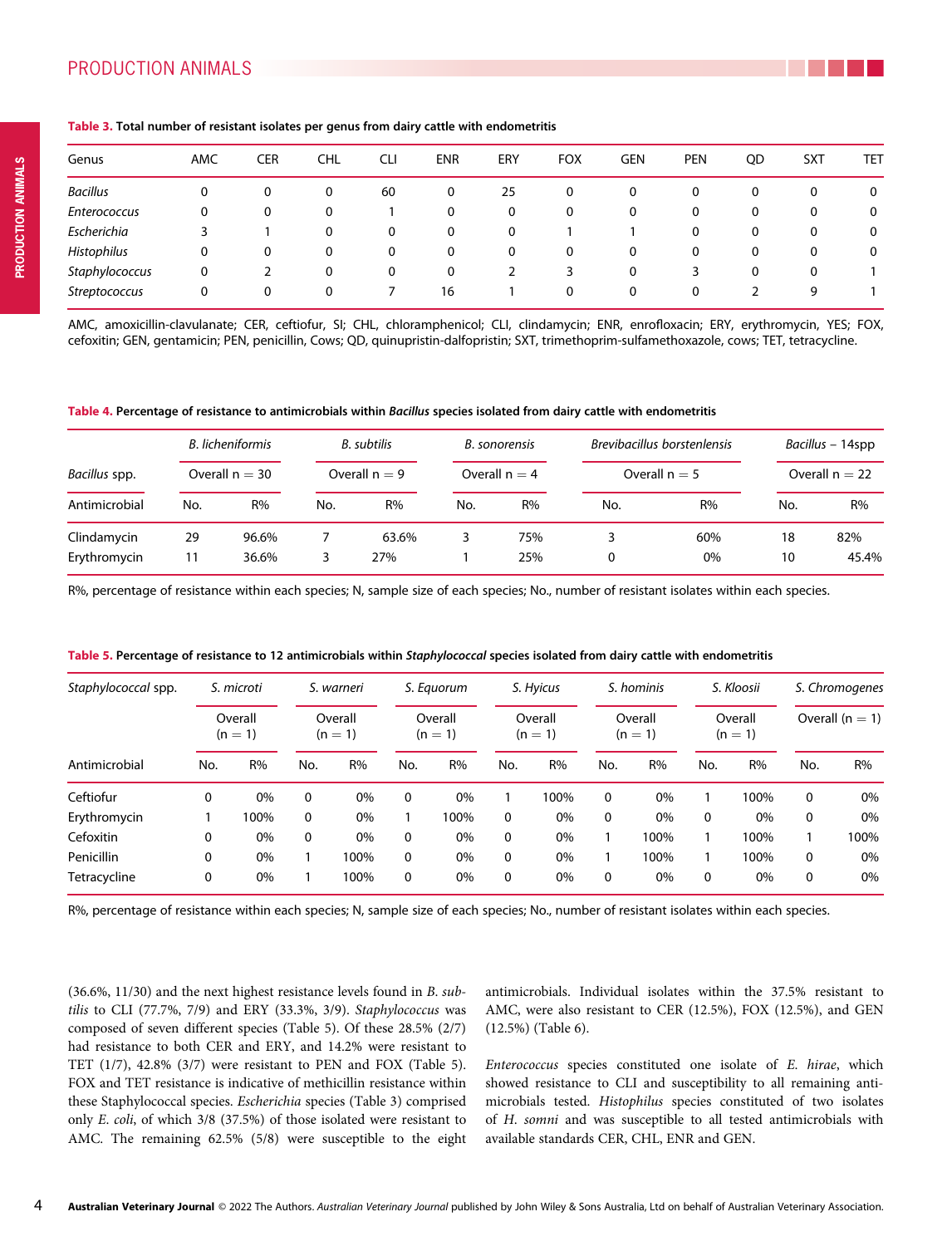|                               |     | Escherichia coli |
|-------------------------------|-----|------------------|
| Escherichia spp.              |     | Overall $n = 8$  |
| Antimicrobial                 | No. | R%               |
| Amoxicillin-clavulanate       | 3   | 37.5%            |
| Ceftiofur                     |     | 12.5%            |
| Chloramphenicol               | Ω   | $0\%$            |
| <b>Fnrofloxacin</b>           | 0   | 0%               |
| Cefoxitin                     | 1   | 12.5%            |
| Gentamicin                    | 1   | 12.5%            |
| Trimethoprim-sulfamethoxazole | Ω   | $0\%$            |
| Tetracycline                  | 0   | $0\%$            |

Table 6. Percentage of resistance to antimicrobials within Escherichia species isolated from dairy cattle with endometritis

Value in bold indicates statistical significance at  $P = 0.05$ ; R%, the percentage of resistance within each species; N, sample size of each species; No., number of resistant isolates within each species.

#### **Discussion**

To our knowledge no previous studies on the uterine bacteria regarding endometritis cases have been undertaken within Australia dairy herds. Very little is known about the bacterial populations that predominate in Australia. Antimicrobial therapy is therefore being used with poor understanding of the etiological agents being treated and their susceptibility to antimicrobial therapies.

Bacillus spp. was the most abundant group isolated in this study. Bacillus spp. are gram positive endospore forming bacteria, ubiquitous in the environment and commonly isolated from dairy farms in feed, environment and milk.<sup>26, 27</sup> Bacillus spp. are accepted as opportunistic uterine pathogens<sup>22</sup> and are commonly isolated in studies investigating the uterine microbiome.<sup>21, 28</sup> However, their role in disease is not fully understood.<sup>21</sup> B. licheniformis has been indicated in bovine abortions, $21$  increased inflammatory mediators are produced in response to in vitro application of Bacillus pumilis<sup>29</sup> and Bacillus cereus has been isolated from necrotising placentitis causing abortion in cattle.<sup>30</sup> In this study Bacillus spp. were isolated from all VDS scores, in both mixed populations and as singular isolates. Such a broad presence supports an opportunistic or contaminant role for these bacteria, potentially due to a high environmental load and exposure at calving. It has been demonstrated that T. pyogenes, E.coli and F. necrophorum are the key aetiological agents in endometritis. $31-33$  In this study, a low abundance of T. pyogenes and E. coli were isolated, and F. necrophorum was not isolated at all. Potentially our data may have been limited by the ability of fastidious organisms to grow by the methods used or due to the way our inclusion criteria was defined. All T. pyogenes isolates were obtained from VDS scores of 3. Our study confirmed the findings of other authors, which found T. pyogenes isolates associated with a vaginal discharge score of  $3^{22, 34}$ . This finding suggests that these cattle were suffering from clinical endometritis in comparison to those cattle with a VDS of 0–1. During the first week postpartum E. coli has been the predominant bacteria observed by other authors, our study

agrees with this finding due to the low numbers of E. coli isolated at  $60-100$  days PP.<sup>35</sup> Streptococcal spp. were the second most isolated genre in this study, these bacteria are a common pathogen associated with endometritis in mares, specifically Streptococcus zooepidemicus<sup>36</sup> but have not been indicated as a primary pathogen in cattle. The Streptococcal spp. isolated in this study were all alpha haemolytic species with the exception of S. uberis, a known pathogen associated with mastitis.<sup>37</sup> Infection in cattle with alpha haemolytic Streptococcal spp. has been associated with an increase in neutrophil recruitment early postpartum, and is negatively associated with infection with *T. pyogenes.*<sup>38, 39</sup> Therefore, it is unlikely that the Streptococcal spp. isolated are causing disease and are likely commensals or contaminants. The Staphylococcal species isolated are considered opportunistic pathogens,<sup>40</sup> with the exception is Staphylococcus aureus which was not isolated in this study but has been identified as a potential pathogen involved in endometritis.<sup>40</sup>

Considering that exposure to antimicrobials is key to the development of resistance, it is relevant to point out that some bacterial species showed resistance against antimicrobials not used in cattle in Australia and susceptibility to antimicrobials traditionally administered to Australian cattle. For example, Bacillus showed some resistance to clindamycin (not used in Australian cattle) and susceptibility to all antimicrobials commonly used in cattle in Australia, except for erythromycin (amoxicillin-clavulanate, ceftiofur, penicillin and trimethoprim-sulfamethoxazole). Similarly, Streptococcus showed different resistance levels against several antimicrobials not used in Australian cattle, like clindamycin, enrofloxacin, quinupristin-dalfopristin and tetracycline. The main results of clinical importance, even in such a small sample size, are the resistance found to ENR in all species of Streptococcus and Enterococcus isolated. ENR is fluroquinolone, a reserve class antimicrobial, not labelled or licensed for food-producing animals such as dairy cattle in Australia. As declared by the Australian Pesticides Veterinary Medicines Authority, and yet resistance was found in all species isolated in this study. ENR belong to the antimicrobial class, which is classified as a critically important antimicrobial in human medicine.41 Although ENR is not used in humans, there is the potential to select for cross-resistance to antimicrobials commonly used for human therapies.<sup>41</sup> Low to intermediate resistance to fluoroquinolones has been reported in veterinary streptococci but is rare.<sup>37</sup> Fluoroquinolone resistance is mainly caused by selection pressure arising from the use of fluoroquinolones that cause specific mutations in the chromosomal genes known as quinolone-resistance determining region (QRDR) of the gyrase and/or topoisomerase IV genes (gyrA, parC) that spread through horizontal transmission. Whereas the low level resistance is possible due to resistance carriage on plasmids such as qnrs. Therefore, further whole genome sequencing can be useful to understand the possible association of this antibiotics with mutation or plasmid carriage. Growing fluoroquinolone resistance has been observed in North America and in Europe, where use is allowed. $37, 42$  Interestingly, in this study, isolates were distributed amongst the six farms, suggesting that resistance could potentially be widely distributed amongst farms within the south-west of Western Australia. Due to the small sample size assessed in this study, it would be prudent for further research to investigate this finding. Multidrug resistance was found in S. luteinises to CLI, ENR,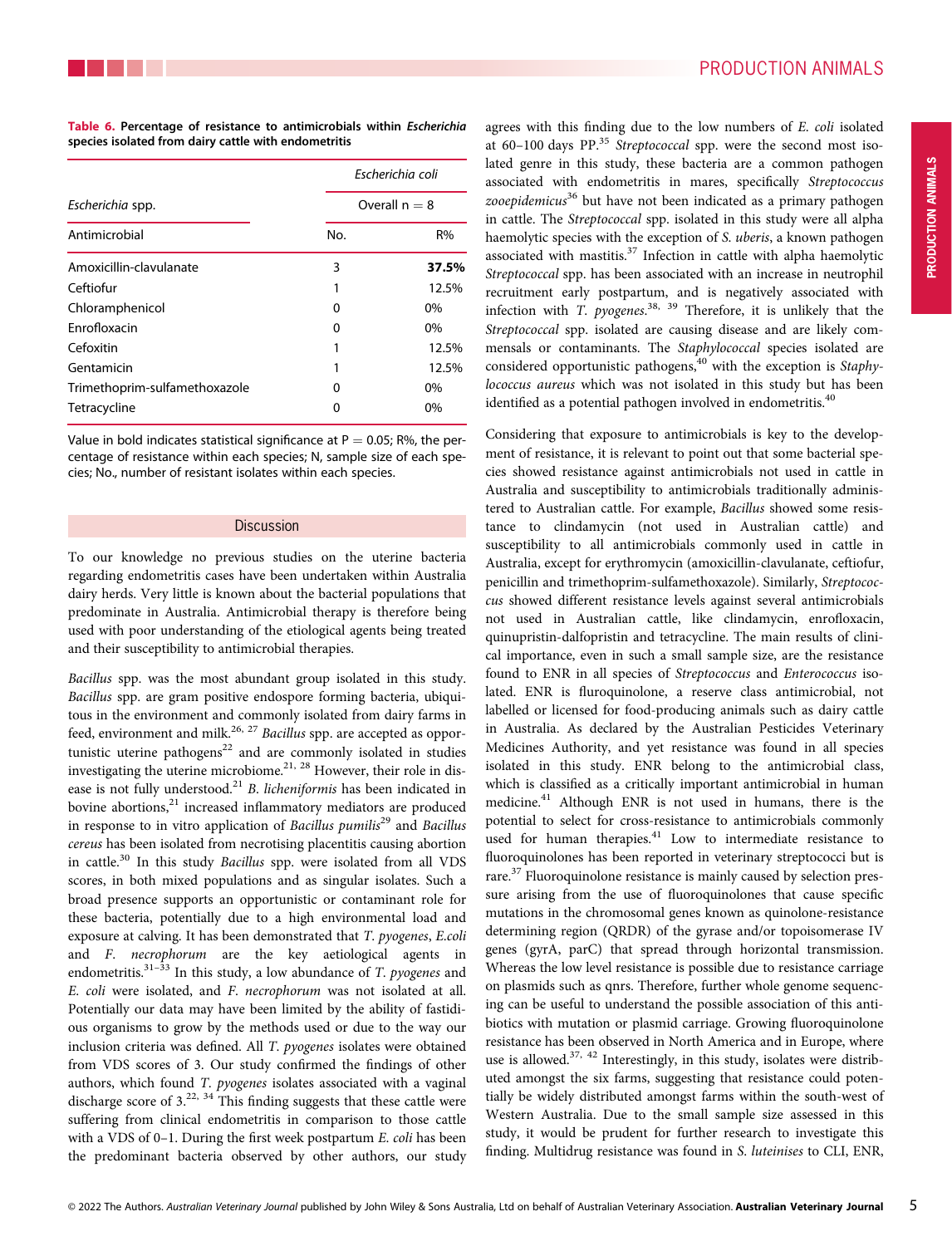The Staphylococcal species isolated in this study was small (7/118) but showed resistance to the beta lactam families; CER, FOX, PEN, the macrolide ERY and to TET. Resistance genes in Staphylococcal spp. to all these antimicrobials have been identified previously and include the genes mecA, ermA, ermB and ermC, tetk/m and beta lactamase.43 Importantly, these resistance genes to FOX and TET are indicative of methicillin resistance within the Staphylococcal species isolated. Methicillin-resistant Staphylococcal aureus (MRSA) was not isolated in this study but is an important pathogen associated with multidrug-resistant infections in both humans and animals.<sup>44</sup> MRSA is extremely important where human health is concerned as the transmission from livestock to producers, workers, and veterinarians occur through interaction with infected animals.<sup>44</sup> S. aureus is a common pathogen associated with mastitis in dairy cattle, and transmission of methicillin resistance genes from other species could potentially lead to infections in humans.

Resistance to ERY and CLI was present in all species of Bacillus that were isolated. Macrolide and lincomycin resistance genes have been identified as part of the genome in B. licheniformis and are considered intrinsic but are not always expressed.<sup>45</sup> In the case of CLI, intrinsic resistance has been identified but nucleotide deletions in the promotor region of this gene, can induce sensitivity to CLI.<sup>45</sup> Resistance to ERY and CLI, was not only found in B. licheniformis in this study but in all species of Bacillus isolated, so it is likely that other Bacillus spp. express these same intrinsic genes and variability in resistance.

E. coli isolates had the most resistance to AMC (37.5%) but the majority were susceptible to all antimicrobials tested. CER, FOX and GEN had low levels of resistance in these isolates. Contrary findings have been identified by Brodzki et al., who reported 100% susceptibility to AMC, CER and GEN in isolates obtained from bovine endometritis samples.<sup>19</sup> Chloramphenicol was the only antimicrobial with no resistance in any bacteria, but its use is not approved in Australia for production animal medicine.<sup>41</sup>

The limitations for this study were the sampling technique, small sample size and sample area. Despite the sterile collection of samples using a Metricheck device, there was potential contamination of the culture from purulent vaginal discharge. The use of double guarded uterine swabs is recommended. The bacteria isolated may not be representative of the dairy cattle population of Western Australia. A future larger-scale study is needed to capture a greater geographical range and bacteria to fully evaluate the level of resistance against antimicrobials currently used in the treatment of endometritis in Western Australia. The broad sampling criteria potentially captured animals that were healthy or recovering from endometritis. To mitigate this future research should only include those animals which have a VDS >2 or using cytobrush technology to sample the uterus. The method for determining antimicrobial sensitivity relied on current CLSI standards, these are limited by the lack of standards

available for some bacteria and some antimicrobials. Therefore, the use of minimum inhibitory concentrations, although more expensive, could be considered to provide an alternative to determine susceptibility in these organisms. This research, in light of its limitations is the beginning of a database of AMR in bacteria present in endometritis cases and can assist veterinarians to select the appropriate antimicrobial therapy in cases of clinical endometritis. Although resistance levels were low within the bacteria isolated, appropriate antimicrobial selection is important to prevent further resistance development.

## Conclusion

The uterine bacteria cultured in the dairy herds of south-western Western Australia was quite diverse. The bacteria isolated varied from the accepted pathogens previously associated with clinical endometritis, but only a small sample of the population was obtained. Bacillus, Streptococcus, Staphylococcus species were the main aetiological agents isolated, with T. pyogenes and E. coli only rarely detected, and F. necrophorum not isolated at all. This study shows that there are low levels of resistance present to the antimicrobials tested and evidence of resistance development to important human antimicrobials, such as macrolides, cephalosporins and fluroquinolones. To support antimicrobial stewardship, the following herd management practices should be considered, improved overall nutrition, appropriate transition cow nutrition, improved hygiene when assisting dystocia cases and early assessment of at-risk cattle post calving. The use of blanket treatment regimens with cephapirin is relied on due to its high spectrum of activity on gram positive and negative bacteria and ability of the drug to penetrate the deep layers of the uterus.

# Acknowledgments

Special thank you to Aprille Jack, John Abbott, Dawn Chung, Mikayla Mauger and the production animal team from Murdoch University for their help with sample collection.

#### Conflicts of interest and sources of funding

The authors declare no conflicts of interest or sources of funding for the work presented here. This work was supported by Western Dairy (grant number 17998); Dairy Australia, WA (grant number 16085) and Murdoch University.

#### References

1. Sheldon IM, Molinari PCC, Ormsby TJR et al. Preventing postpartum uterine disease in dairy cattle depends on avoiding, tolerating and resisting pathogenic bacteria. Theriogenology 2020;150:158–165.

<sup>2.</sup> Plöntzke J, Madoz LV, De la Sota RL et al. Prevalence of clinical endometritis and its impact on reproductive performance in grazing dairy cattle in Argentina. Reprod Domest Animals 2011;46:520–526.

<sup>3.</sup> Ribeiro ES, Lima FS, Greco LF et al. Prevalence of periparturient diseases and effects on fertility of seasonally calving grazing dairy cows supplemented with concentrates. J Dairy Sci 2013;96:5682–5697.

<sup>4.</sup> Pérez-Báez J, Silva TV, Risco CA et al. The economic cost of metritis in dairy herds. J Dairy Sci 2021;104:3158–3168.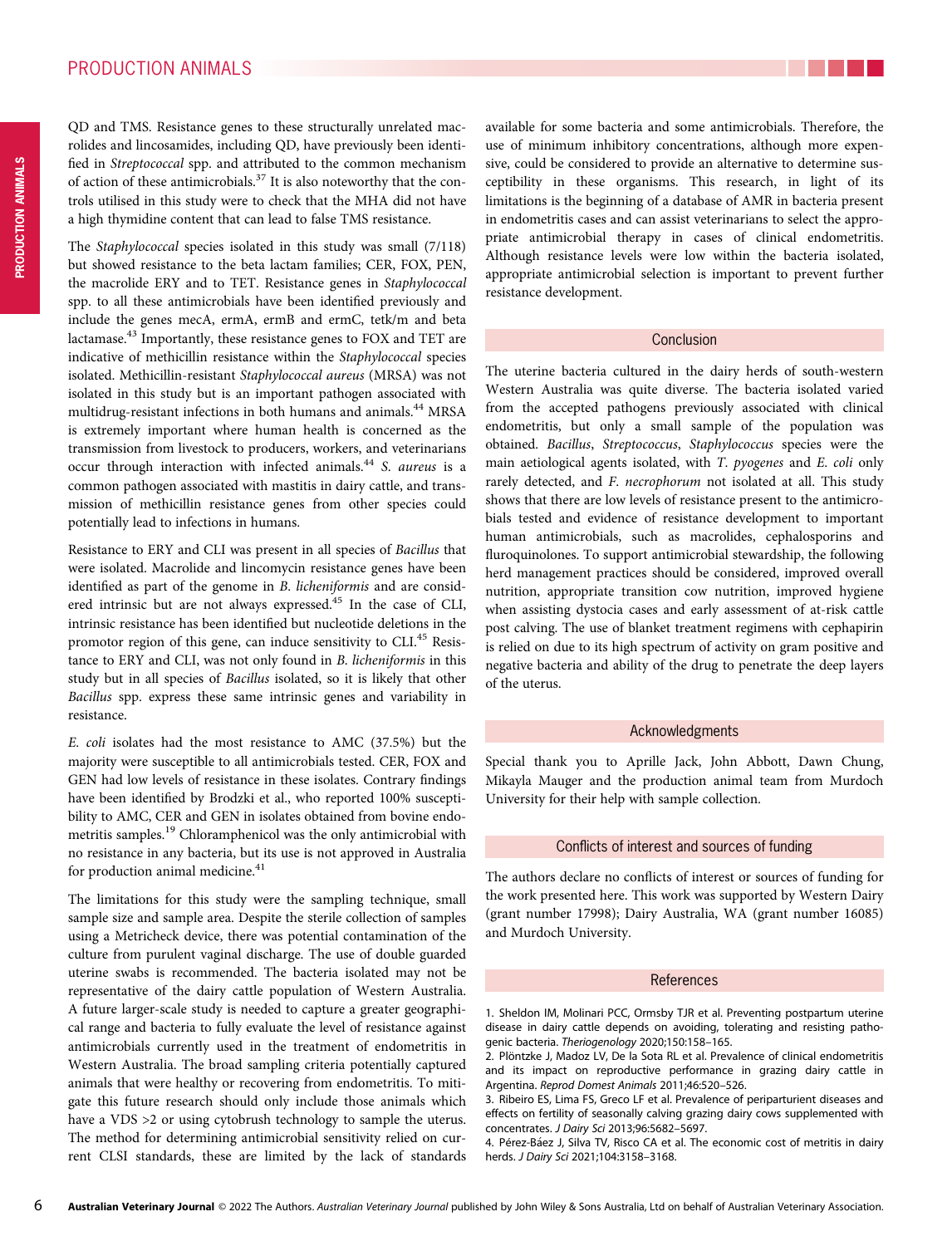

28. Wagener K, Prunner I, Pothmann H et al. Diversity and health status specific fluctuations of intrauterine microbial communities in postpartum dairy cows. Vet Microbiol 2015;175:286–293.

29. Gärtner MA, Peter S, Jung M et al. Increased mRNA expression of selected pro-inflammatory factors in inflamed bovine endometrium in vivo as well as in endometrial epithelial cells exposed to Bacillus pumilus in vitro. Reprod Fertil Dev 2016;28:982–994.

30. Rocha CE, Magalhães JP, Mol JP et al. Necrotizing placentitis in a cow caused by Bacillus cereus/Placentite necrotizante em uma vaca por Bacillus cereus. Ciência Rural 2021;51:1.

31. Aghamiri SM, Haghkhah M, Ahmadi MR et al. Development of a multiplex PCR for the identification of major pathogenic bacteria of post-partum endometritis in dairy cows. Reprod Domest Animals 2014;49:233–238.

32. de Boer M, Buddle BM, Heuer C et al. Associations between intrauterine bacterial infection, reproductive tract inflammation, and reproductive performance in pasture-based dairy cows. Theriogenology 2015;83:1514–1524.

33. Jaureguiberry M, Madoz LV, Giuliodori MJ et al. Identification of Escherichia coli and Trueperella pyogenes isolated from the uterus of dairy cows using routine bacteriological testing and Fourier transform infrared spectroscopy. Acta Vet Scand 2016;58:81–81.

34. Westermann S, Drillich M, Kaufmann TB et al. A clinical approach to determine false positive findings of clinical endometritis by vaginoscopy by the use of uterine bacteriology and cytology in dairy cows. Theriogenology 2010;74: 1248–1255.

35. Sheldon IM, Rycroft AN, Dogan B et al. Specific strains of Escherichia coli are pathogenic for the endometrium of cattle and cause pelvic inflammatory disease in cattle and mice. PLoS One 2010;5:e9192.

36. Christoffersen M, Söderlind M, Rudefalk SR et al. Risk factors associated with uterine fluid after breeding caused by Streptococcus zooepidemicus. Theriogenology 2015;84:1283–1290.

37. Haenni M, Lupo A, Madec J-Y. Antimicrobial resistance in Streptococcus spp. Microbiol Spectr 2018;6:1–25.

38. Bonnett BN, Martin SW, Gannon VP et al. Endometrial biopsy in Holstein-Friesian dairy cows. III. Bacteriological analysis and correlations with histological findings. Can J Vet Res 1991;55:168–173.

39. Gilbert RO, Santos NR. Dynamics of postpartum endometrial cytology and bacteriology and their relationship to fertility in dairy cows. Theriogenology 2016;85:1367–1374.

40. Williams EJ, Fischer DP, Noakes DE et al. The relationship between uterine pathogen growth density and ovarian function in the postpartum dairy cow. Theriogenology 2007;68:549–559.

41. Australian Government DoH. Importance ratings and summary of antibacterial uses in human and animal health in Australia. 2018. Canberra, Australia: Commonwealth of Australia.

42. Botrel M-A, Haenni M, Morignat E et al. Distribution and antimicrobial resistance of clinical and subclinical mastitis pathogens in dairy cows in Rhône-Alpes, France. Foodborne Pathog Dis 2010;7:479–487.

43. Zhao JL, Ding YX, Zhao HX et al. Presence of superantigen genes and antimicrobial resistance in staphylococcus isolates obtained from the uteri of dairy cows with clinical endometritis. Vet Rec 2014;175:352–352.

44. Aklilu E, Chia HY. First mecC and mecA positive livestock-associated methicillin resistant Staphylococcus aureus (mecC MRSA/LA-MRSA) from dairy cattle in Malaysia. Microorganisms 2020;8:147.

45. Agersø Y, Bjerre K, Brockmann E et al. Putative antibiotic resistance genes present in extant Bacillus licheniformis and Bacillus paralicheniformis strains are probably intrinsic and part of the ancient resistome. PLoS One 2019;14: e0210363.

6. Bell MJ, Roberts DJ. The impact of uterine infection on a dairy cow's performance. Theriogenology 2007;68:1074–1079.

7. Sheldon IM, Price SB, Cronin J et al. Mechanisms of infertility associated with clinical and subclinical endometritis in high producing dairy cattle. Reprod Domest Animals 2009;44:1–9.

8. Pyörälä S, Taponen J, Katila T. Use of antimicrobials in the treatment of reproductive diseases in cattle and horses. Reprod Domest Animals 2014;49: 16–26.

9. Tan X, Huang YJ, Jiang YW et al. Persistence of oxytetracycline residues in milk after the intrauterine treatment of lactating cows for endometritis. Vet Rec 2007;161:585–587.

10. Hardefeldt LY, Gilkerson JR, Billman-Jacobe H et al. Antimicrobial labelling in Australia: a threat to antimicrobial stewardship? Aust Vet J 2018;96:151–154.

11. Kojima A, Morioka A, Kijima M et al. Classification and antimicrobial susceptibilities of enterococcus species isolated from apparently healthy foodproducing animals in Japan. Zoonoses Public Health 2010;57:137–141.

12. Hanon J-B, Jaspers S, Butaye P et al. A trend analysis of antimicrobial resistance in commensal Escherichia coli from several livestock species in Belgium (2011–2014). Prev Vet Med 2015;122:443–452.

13. Guardabassi L, Apley M, Olsen JE et al. Optimization of antimicrobial treatment to minimize resistance selection. Microbiol Spectr 2018;6:637–673.

14. Tenover FC. Mechanisms of antimicrobial resistance in bacteria. Am J Infect Control 2006;34:S3–S10.

15. Gautam G, Nakao T, Koike K et al. Spontaneous recovery or persistence of postpartum endometritis and risk factors for its persistence in Holstein cows. Theriogenology 2010;73:168–179.

16. LeBlanc SJ, Duffield TF, Leslie KE et al. The effect of treatment of clinical endometritis on reproductive performance in dairy cows. J Dairy Sci 2002;85: 2237–2249.

17. Sheldon IM, Dobson H. Postpartum uterine health in cattle. Animal Reprod Sci 2004;82:295–306.

18. Bicalho MLS, Lima S, Higgins CH et al. Genetic and functional analysis of the bovine uterine microbiota. Part II: purulent vaginal discharge versus healthy cows. J Dairy Sci 2017;100:3863–3874.

19. Brodzki P, Bochniarz M, Brodzki A et al. Trueperella pyogenes and Escherichia coli as an etiological factor of endometritis in cows and the susceptibility of these bacteria to selected antibiotics. Pol J Vet Sci 2014;17:657–664.

20. Bogado PO, Van Schyndel SJ, Spricigo JFW et al. Dynamics of uterine microbiota in postpartum dairy cows with clinical or subclinical endometritis. Sci Rep 2020;10:10.

21. Ballas P, Reinländer U, Schlegl R et al. Characterization of intrauterine cultivable aerobic microbiota at the time of insemination in dairy cows with and without mild endometritis. Theriogenology 2021;159:28–34.

22. Williams EJ, Fischer DP, Pfeiffer DU et al. Clinical evaluation of postpartum vaginal mucus reflects uterine bacterial infection and the immune response in cattle. Theriogenology 2005;63:102–117.

23. McDougall S, Macaulay R, Compton C. Association between endometritis diagnosis using a novel intravaginal device and reproductive performance in dairy cattle. Animal Reprod Sci 2007;99:9–23.

24. Matuschek E, Brown DFJ, Kahlmeter G. Development of the EUCAST disk diffusion antimicrobial susceptibility testing method and its implementation in routine microbiology laboratories. Clin Microbiol Infect 2014;20:O255–O266.

25. Institute CaLS. Performance standards for antimicrobial disk and dilution susceptibility tests for bacteria isolated from animals. 5th edition. 2018;156. Wayne, PA: Institute CaLS.

26. Huck JR, Sonnen M, Boor KJ. Tracking heat-resistant, cold-thriving fluid Milk spoilage bacteria from farm to packaged product. J Dairy Sci 2008;91: 1218–1228.